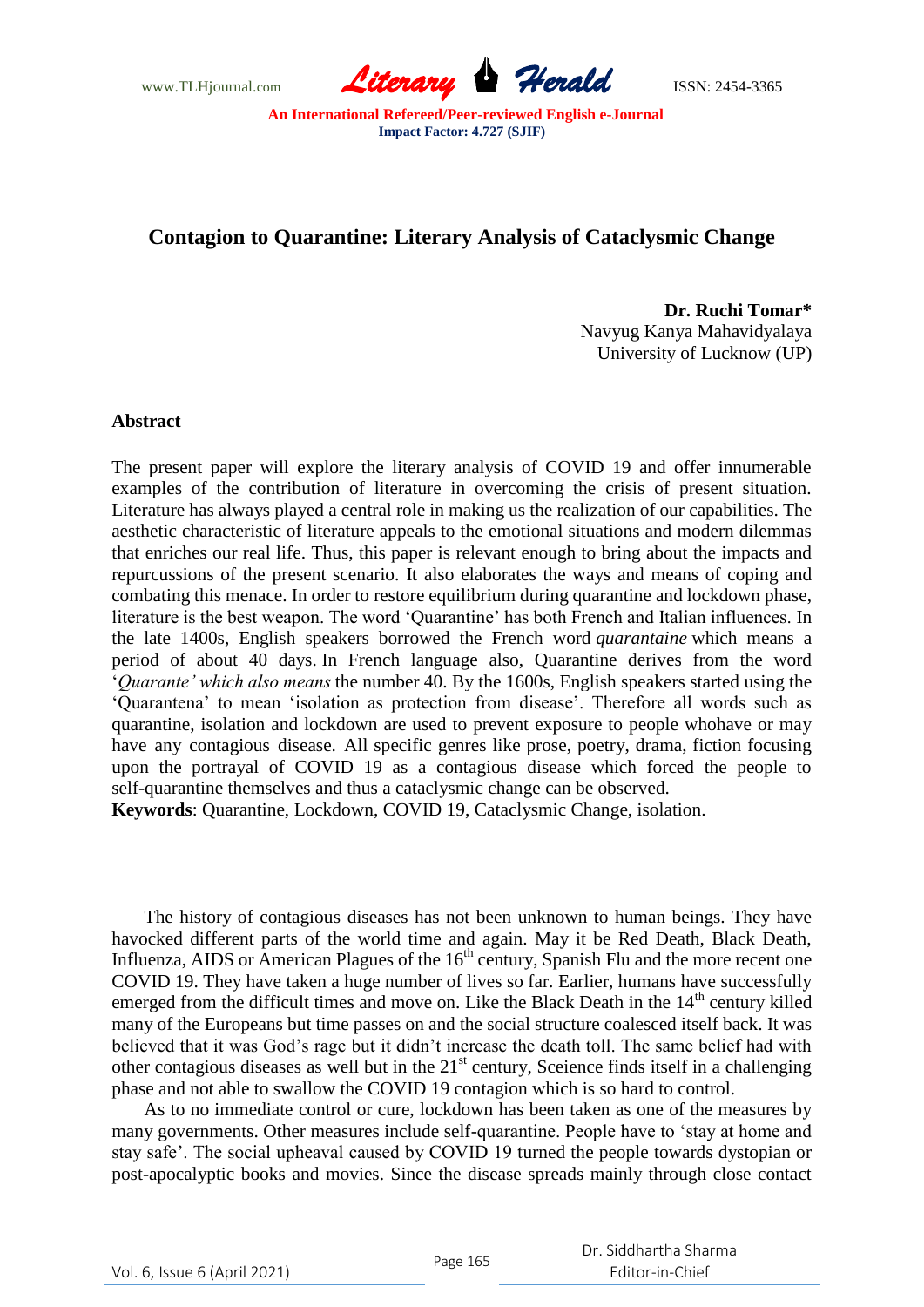

between people therefore contagious people asked to wear masks in public places to maintain social distancing. The present day world is sated with the pain and affliction caused by COVID 19.

Therefore, the literary phenomenon over such a vast period of history of contagious diseases has witnessed a variegated experience of cataclysmic change ocurred in the process. The hidden space of the virus make everyone edgy into a nervy position. The sephulchral image of death started looming large into the minds of the people. Earlier in all the infectious diseases, lockdown and quarantine words were never into use. But 21<sup>st</sup> century has a visceral impact of contagion. The word "Quarantine" originated from the Italian word "Quaranta was adopted as an obligatory means of human-human and animal-human seperation to prevent the contamination of disease. It was started in the time of "Black Death" int he mid 1300"s but its relevance can be widely understood in COVID 19.

Thus, apocalyptic outbreak of diseases have been a recurring motif of not only the world as well as the literature because literature is the mirror of the society. There are many constituent elements of literature helps us in the scrutiny of the world in the grip of contagious diseases like COVID 19. According to Harish Trivedi who taught English Literature in Delhi University:

Literature regards each individual with compassion and goes deeper than what statistics or historical records can tell us. Literature may not explain away or fight off things such as Pandemics, even as modern science sometimes can"t, but it does become a source of consolation a way of sharing our common humanist concerns, and, in its own way, provides the deepest and most insightful record of the events. (23)

Since time becomes immemorial as disease turned into a contagion and locked people into a quarantine. Therefore, literary artists have now been inspired and influenced by their social and natural environments started writing about the recurring diseases that have appeared and reappeared in human history time and again. W.J. Long said: "Behind every book is a man; behind the man is the race, and behind the race are the natural and social environments where influence is unconsciously reflected". (2) In the time of a contagious disease which creates a cataclysmic change not only in the world order but also of the human beings. Literature tries to push off the sense of meaninglessness from the lines of all mankind. The claustrophobic confinement i.e. lockdown and quarantine makes people to find solace in literature. Literature therefore not only informs the reader but also console them and spread Robert Browning"s optimism too when he says in Rabbi Ben Ezra: "Grow old along with me the best is yet to be". (1) It is the time to unlearn the learn and relearnt the new. As per a poem published in "Hindu" newspaper:

> We may be young or old But we must be bold, Against the enemy untold. We can't go to malls Nor can we go to waterfalls, Because this virtue is a scaring, Sending our spines into shivering. If you have to go out, think twice, Wear your mask, be wise. After coming home, sanitize. And wash your hands thrice. COVID 19 is the name, It is playing a hide-and - seekgame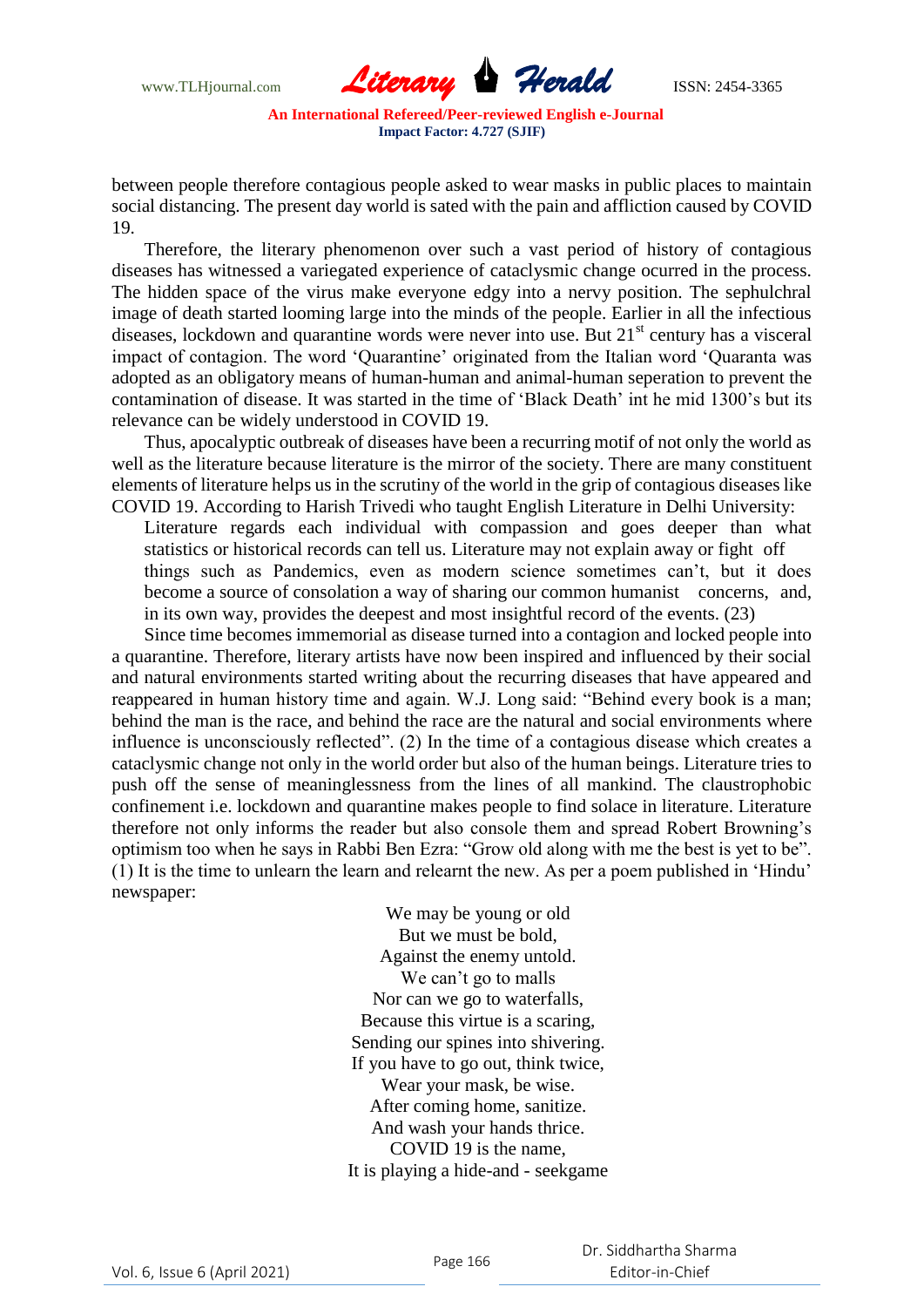

## By following the rules, we can ensure endgame. (3)

This is a composition of a class VIII standard student of Karnataka. Therefore the virus has just not only impacted human beings, it has equally wedged the literature as well. The scratch of COVID 19 is going to leave its mask as scar, the virus willundoubtedly leave its mark on the pages of literature. The literature at this life threatening time of Corona performed a dynamic role- focus stressed upon what Sidney said: "The end of poetry is to teach and please, hence it is usable to society….to delight and teach…discard the vices…imitate the noble and virtuous action…" (3) Thus, the role of literature is to help the society to relieve the new life amidst contagious phase and pose a dynamic change into it. Don Arbor, an intellectual to contributed corona poetry asks question "For Better of Worse". He comments on the use of technology which tries to replace humans in COVID times. He said:

> The virtual hug cannot replace the actualhug, And I- contact is not the same as Eye contact. Yet we make do with Zoom And face time, And whatever else there is. But still, we long for what comes after, And what used to be. (4)

Here, Mr. Arbor emphasizes the significance of huamn touch, closeness and longing for the lost lifein COVID times. Everything becomes virtual and so on. There is an urge to go back to what normal life is lingering in the heart of every human being. Today, the cataclysmic change that occured due to contagion COVID 19 devastated everything. This can be defined clearly in Derrida"s words as"deconstructed" and "decentred". Thus, W.B.Yeats said in "Lapis Lazuli': "Art and Literature is happy and uplifting so in the time of crisis, it puts a jarring note to those who are hit by it". (5) Literature and literary writings seem to be ready to deal with the cataclysmic change. Now a days, literature is all about talking about the renovation of nature and new relationships between human beings. Due to lockdown and quarantine, people are locked inside their homes and in this phase, literature playes a crucial role in poviding comfort to their minds. Earlier in all other infectiotious diseases such as Black Death etc., literature discussed about the plight of huamn beings and solutions were hard to be observed in them except few works. But today, literature is not only assert the fictitious world but also brings the reality. It also reconstruct the cataclysmic change occured in the definition of contagious diseases. New phrases are now more in the use in literature and different new areas of research also come up like Quarantine Literature, Mirgrant discourses, Pandemic Literature and so on.

When the literature of COVID 19 will be taken into consideration in the future, there will be the stories of survived human beings and new ways of defeating the unknown enemy will also be examined. Social distancing, self-quarantining turned people towards pandemic and epidemic literature. Thus, literature has a magical ability to make its readers away from isloation, retaining sanity, forstering resilence, infusing empathy and above all instilling a ray of hope. Mikhail Bulgakov in "The Master and Margarita" said: "That is what literature does. It induces its readers to hope and look at the beauty of life in the middle of all adversity. Literature during the pahse of lockdown not only helps its readers but heals". (9) As the whole world grapples with COVID 19, awareness through literature is the basic necessity. Poetry is an effective way to spread information about the transformation that it brings and how to deal with it. A remeberance here is of a self-composed poem of Dr. Alka Rani Agarwal who is teaching in a college in Chandausi:

Away! Away! Go Away!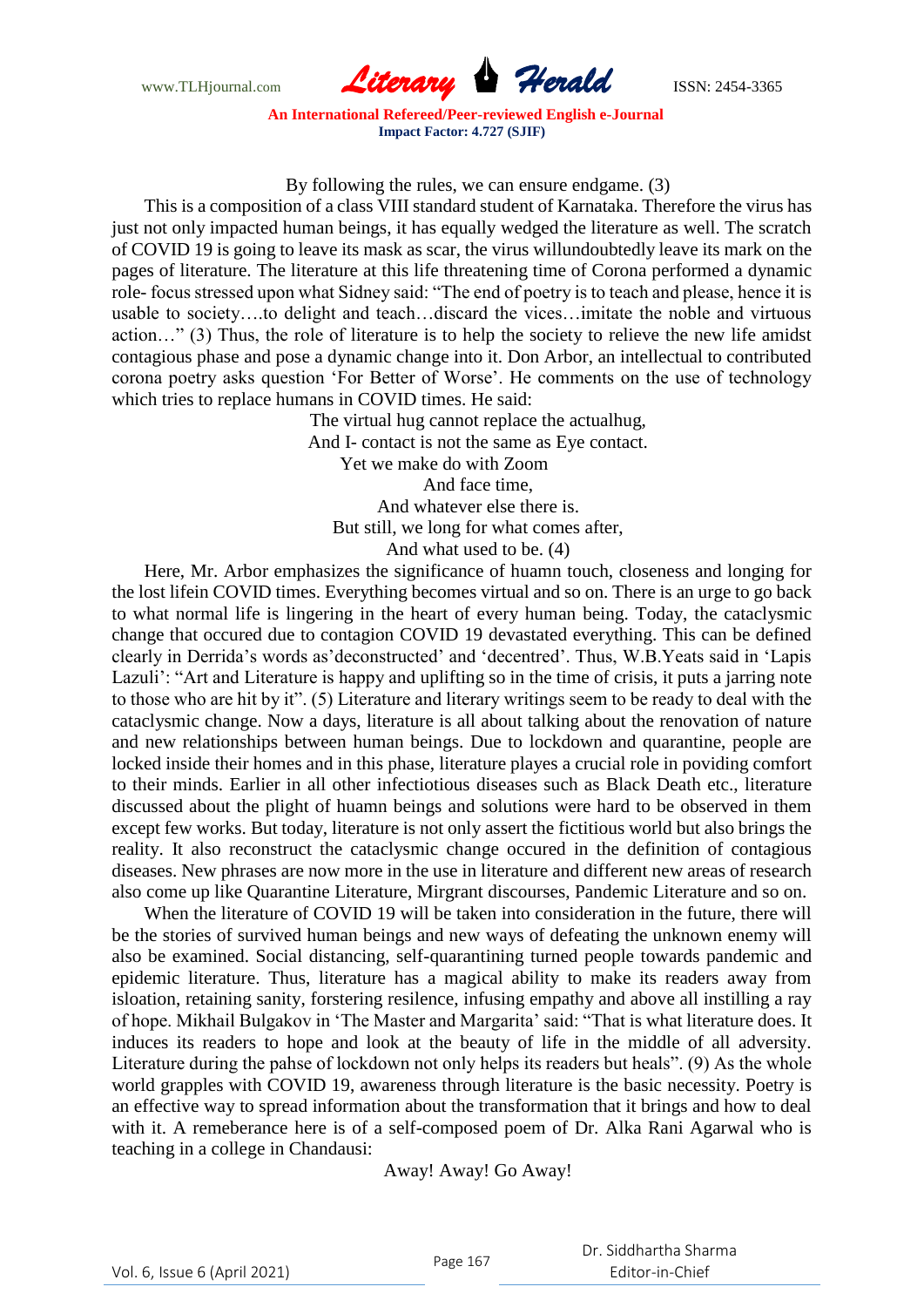

> Don"t let Corona sway; Sit apart, even to love Lest you"llbe its prey!

Away! Away! Move Away! Don"t allow Corona to stay; Break chain of transmission Or quarantined for 14 day!

Away! Away! Keep Away! Don"t permit Corona to spray; Meet only on virtual platform To put infections droplets allay!

Away! Away! Hide anyway! Don"t be Corona"s blood slay; Home is the only shelter To save from trap of array! (1)

Thus, from the above given lines it is reflected that literature has entered into the people"s lives in the way that they realize that creativity and resilence in literature is very crucial to face this adversity with readiness. COVID 19 transferred into many phases- from contagious disease to lockdown then to quarantine, therefore, a cataclysmic change can be observed in people"s lives alltogether. A major section of people stays home thus a sudden upsurge of poetry on Corona virus emerge. Different metaphors like Coronapoetry, Coronapoets, Coronapoems, Pandemic poetry and so on. The constant use of such metaphors in literary texts is a major source of inspiration for people who are fighting against the unknown enemy. These terms bring a horrofied picture of those who become victims first to the disease then to the metaphor itself. Susan Sontag in her work "Illness as Metaphor" (1978) marks: "A disease is considered to be an evil invincible predator". (56)

Today, social media platforms are full of explorations of the cataclysmic change that COVID 19 brings in itself and to the lives of people and the world alltogether. For example, Nandini Yadav She said:

> Corona or Karma! There was chaos all around The whole world is terrified Heaven on earth What a tragedy this is, Since I was born. Neither seen it Enters the chest of the earth There is a dagger like Corona, Gone neighbours are listened Closed roads You have to stay home now Just to live It"s time to stop yourself. (1)

Vol. 6, Issue 6 (April 2021) Page 168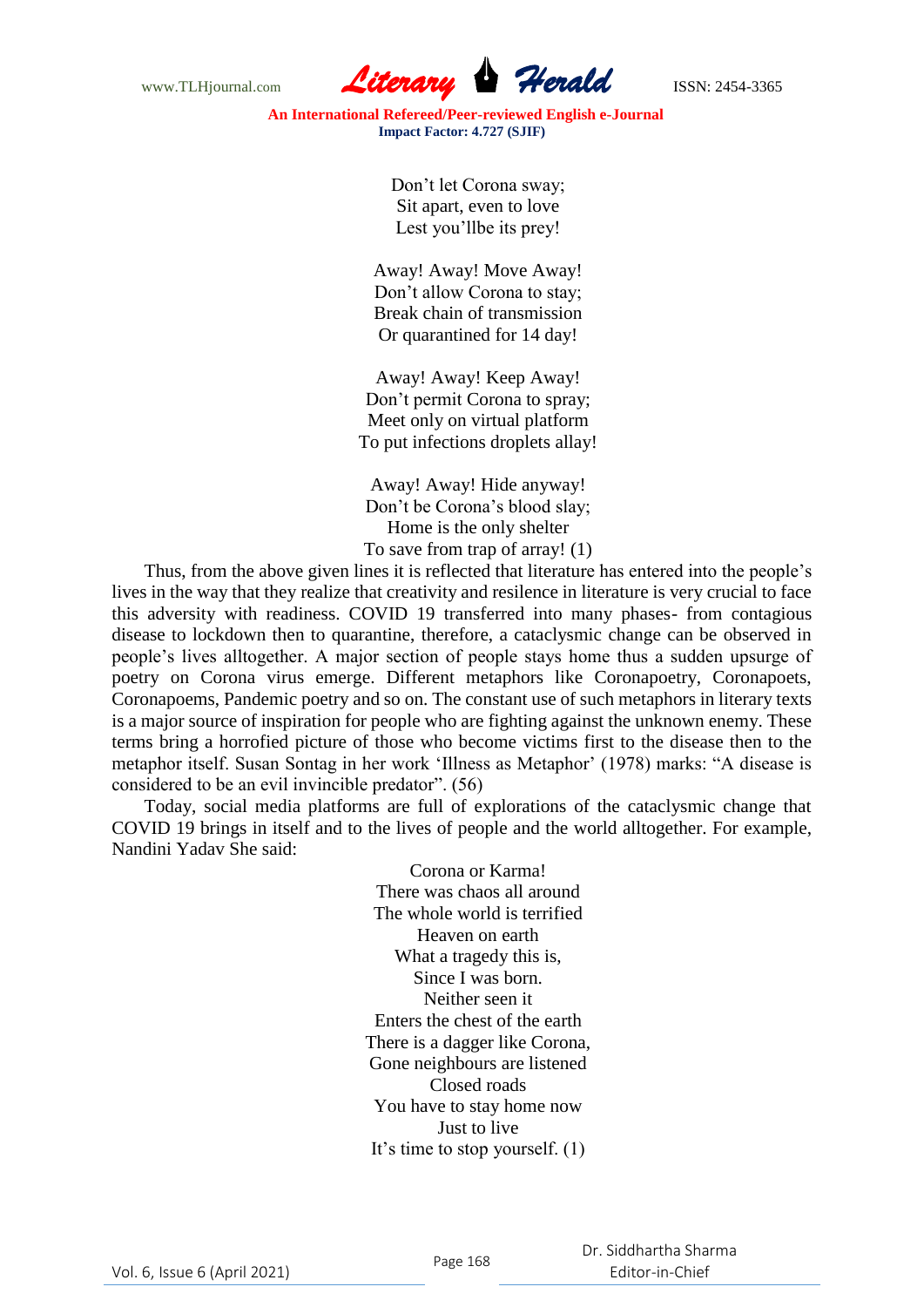

The similar strain can be observed into the poem "Lockdown"written by Richard Hendrick. He begins:

> Yes there is fear Yes there is isolation Yes there is manic-buying Yes there is sickness Yes there is even death But, it's said in Wuhan after so many years of noise You can hear the birds again They say that after just few weeks of quiet The sky is no longer thick with fumes But blue and grey all clear…" (67)

Thus, different themes can be seen in modern texts" approach to Corona. Some are feeling sick of quarantine, few seems to be enjoying and others defined Corona as a dagger and so on. In few works, people also giving thanks to Corona in their lives. One such example can be taken from an unknown poet on Instagram when he said:

> Hey Corona Thanks for returning us the world Where the Birds sing There are no crimes and fights… Thanks for shutting our mouths For balancing the death curves Thanks for showing the real face Of the real virus' of the world.

The above given lines exactly refelcts the difference in people"s appraoch towards Corona. Lines also somehow seems to be similar to Sontag's vision. She said: "Illness have always been used as metaphors to enliven charges that a society was corrupt or unjust…Disease metaphors are used to judge society not as out of balance but as repressive. They turn up regularly in Romantic rhetoric which opposes heart to head, spontaneity toreason, nature to artifice, country to city". (57) Therefore, the choice of metaphors can affect not only the way in which we talk about something but also the way we think about something and experience it. Some readers claim that contagion fiction provides confort but others argue the opposite. Even Quarantine, one of the measure of COVID 19 need not to be monotonous and stiffling. It can be a gateway to works in literature that define the history of the world.

Perhaps the most searing announcement of social distancing and quarantine that COVID 19 implied can be seen in Urdu poetry also basically in the Ghazal of Mirza Ghalib translated by Rakshanda Jalil:

Let us go and live somewhere where there is no one

No one who speaks to me in my language , no one to talk to

I will make something that is like a house

(But) There won"t be any neigbours, nor anyonw to guard it

Where I to fall ill, there will be no one to tend me

And when I die, no one to mourn me.

The above given lines are perfectly examplifying the present day situation of any country due to COVID 19. People die but no one is there to mourn upon their death. Social distancing and quarantine thus isolated the human beings in the present time. Today, the lockdown and the cataclysmic change that COVID 19 bring, poems are life-saving drugs whose intake in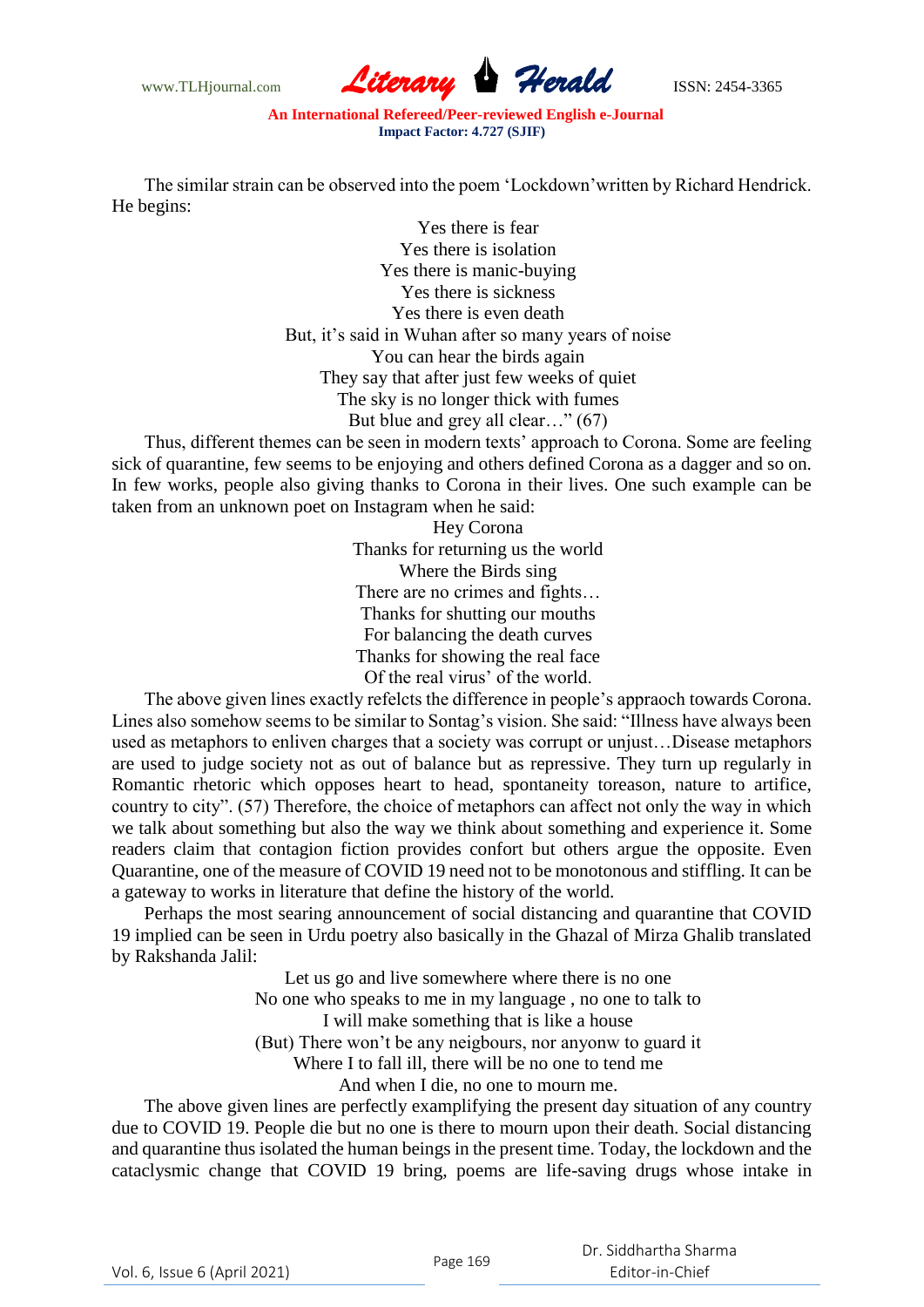

isolation has proven restorative powers. In this time of chaos and uncertainity, poetry is used for curative metaphors and images. Shuiyina, Chinese nurse wrote:

> Please don"t decorate me in garlands Don"t give me applause Spare me recognition for work injury, martyrdoom, Or any other merits I didn"t come to Wuhan to admire the cherry Blossoms. And I didn"t come for scenery, the reception of Flattery. I just want to retun ome safe when the epidemic Ends. Even if all that remains are my bones I must bring myself home to my children and Parents. (1)

Therefore, poems in literature are not just the snippets of speech capturing the memorable moments of our lives- but also picturize the horrowing reports from the front lines of the subconscious that battleground of sense making at constant war with the chaos of existence among COVID 19. Sally Morgan in her poem "My Corona" shows how people try to cope up with the Corona virus crisis:

> The Coronavirus looks like a dog toy Or a child"s koosh ball With its primary color And fanciful shape. How can something so whimsical Be so insidious?…(7)

Thus, literature play a significant role in generating awareness about COVID 19 and how to prevent it. In his book "Discipline and Punish", Michael Foucault gives a detailed description about plague stricken city and delineates the measures to be taken against the epidemic. He talks about 'partitioning spaces', 'closing off houses', 'constant inspection' etc. Foucault's description resonates the modern precautionary measures adopted by various countries to prevent the spread of contagious disease like COVID 19 and its after effects - lockdown, quarantine and social distancing. The spread of COVID 19 has persuaded human beings to realize the fragility of human existence in the face of fatal disease but also mnake us learn to be optimistic like Daniel Defoe in "A Journal of the Plague Year" wrote: "…a close conversing with death, or with diseases that threaten death, would sum offthe gall from our tempers, remove the animosities among us, and bring us to see with differing eyes than those which we locked on things with before".  $(87)$ 

The contribution of literary artists and their works are unparallel in COVID 19 times. Literature is hopeful in taking calamity and lend us strength to tide over these troubled times. Bhaskaran Bara, an artist, writer and a poet said: "Humans have always had their own ways to cope with disaster and literature and poetry have always been born out of great suffering". (80) Thus, COVID 19 is inspiring the literary writers. The virus and its aftermath i.e. lockdown, quarantine and the accompanying emotions are being written about in fiction, non-fiction and poetry. The experience of quarantine with all emotions of fear, loneliness and uncertainity resulted in the birth of a new genre- Quarantine literature. The march of migrant workers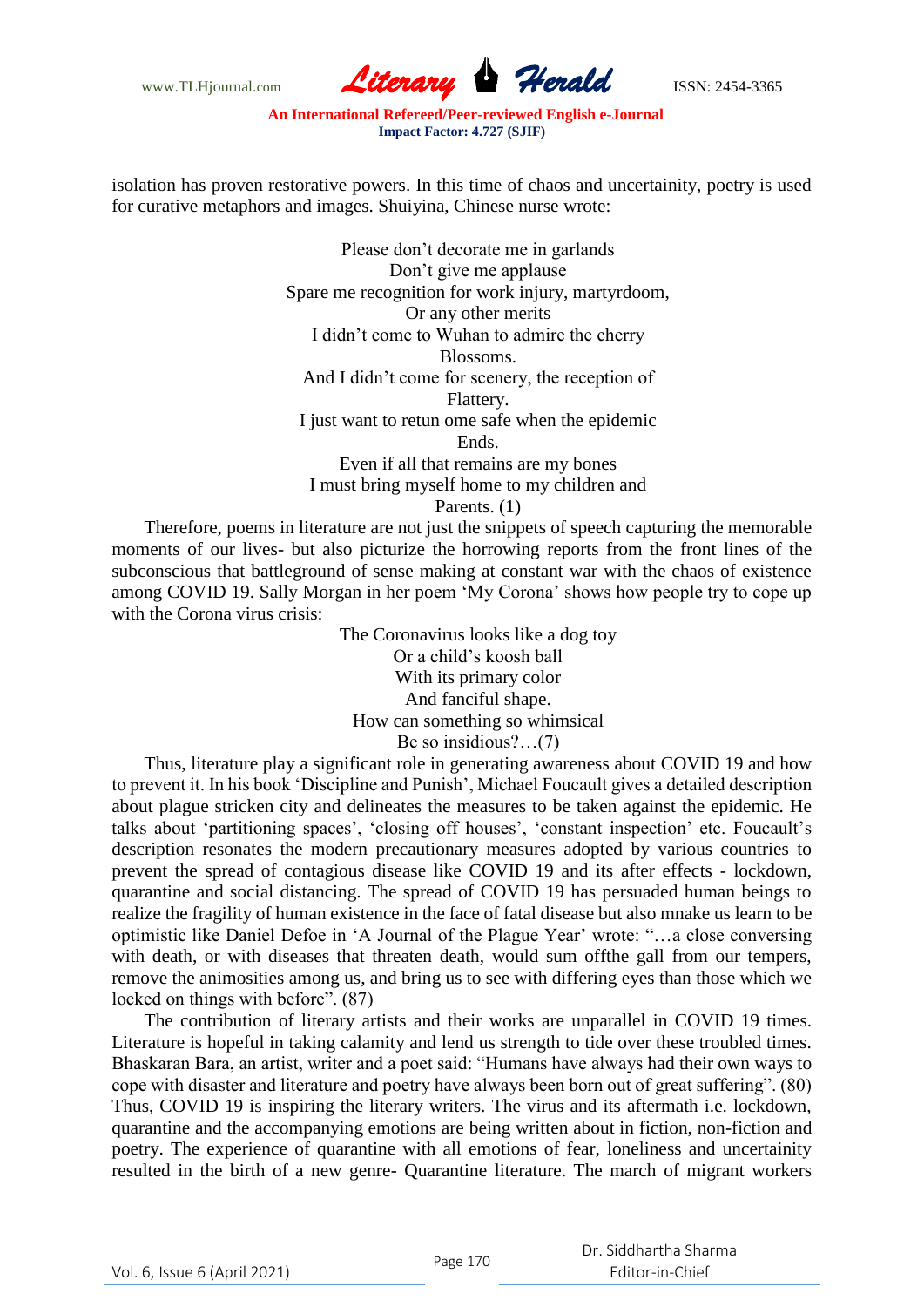

inspired Siddharth Gigoo to write "Love in the Time of Quarantine", a short work of fiction in which two stories run parallel to each other. First is of one of the lovers who us seperated by time zones due to lockdown and the other of a migrant labourer family that has nowhere to go.

Another instance of the portrayal of lockdown and quarantine can be seen in Malachu Edwin Vethamani"s poem "Reading Tennyson on Pandemic Days" which emphasized upon the role of literature in figuring the cataclysmic change that COVID 19 bring upon the lives of the people. She wrote:

> A deadly number game has befallen us We keep count like never before.

Why are we weigh'd upon with heaviness And utterly consumed with sharp distress,

> Zero No business Cash registers forcibly closed Someone has blundered.

One A metre away Close proximity frouned on.

The day to night, the night to morn, And day and night I am left alone.

> Two Couples Self-isolate Prescribed companionship.

And when I raised my eyes, above They met with two so full and bright-Such eyes I swear to you, my love, That these have never lost their light.

> Fourteen Days of Self-isolation Thoughts of Self and Others.

For every worm beneath the moon Draws different threads, and late and So on Spins tolling out his own cacoon

#### ….……………………………… (1)

Therefore, literature is successful in analysing, reviewing, discussing, interpretig, interrogating the today"s world health issue COVID 19 and its contagious wings that grabbed the human beings. Though Pandemic continues to change its faces from contagion to quarantine and lockdown but literature seems to be capable enough to strive upon the